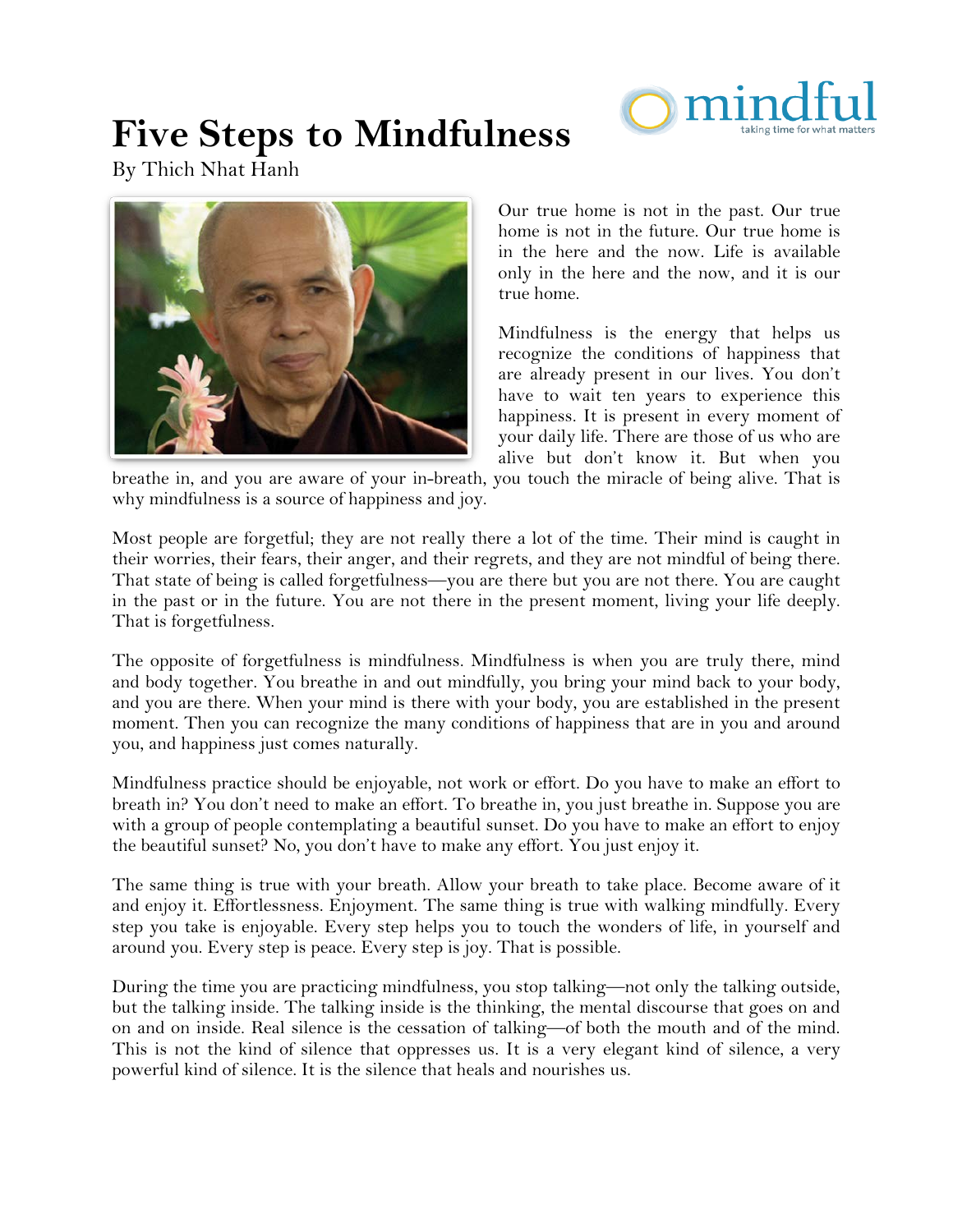Mindfulness gives birth to joy and happiness. Another source of happiness is concentration. The energy of mindfulness carries within it the energy of concentration. When you are aware of something, such as a flower, and can maintain that awareness, we say that you are concentrated on the flower. When your mindfulness becomes powerful, your concentration becomes powerful, and when you are fully concentrated, you have a chance to make a breakthrough, to achieve insight. If you meditate on a cloud, you can get insight into the nature of the cloud. Or you can meditate on a pebble, and if you have enough mindfulness and concentration, you can see into the nature of the pebble. You can meditate on a person, and if you have enough mindfulness and concentration, you can make a breakthrough and understand the nature of that person. You can meditate on yourself, or your anger, or your fear, or your joy, or your peace.

Anything can be the object of your meditation, and with the powerful energy of concentration, you can make a breakthrough and develop insight. It's like a magnifying glass concentrating the light of the sun. If you put the point of concentrated light on a piece of paper, it will burn. Similarly, when your mindfulness and concentration are powerful, your insight will liberate you from fear, anger, and despair, and bring you true joy, true peace, and true happiness.

When you contemplate the big, full sunrise, the more mindful and concentrated you are, the more the beauty of the sunrise is revealed to you. Suppose you are offered a cup of tea, very fragrant, very good tea. If your mind is distracted, you cannot really enjoy the tea. You have to be mindful of the tea, you have to be concentrated on it, so the tea can reveal its fragrance and wonder to you. That is why mindfulness and concentration are such sources of happiness. That's why a good practitioner knows how to create a moment of joy, a feeling of happiness, at any time of the day.

### **First Mindfulness Exercise: Mindful Breathing**

The first exercise is very simple, but the power, the result, can be very great. The exercise is simply to identify the in-breath as in-breath and the out-breath as out-breath. When you breathe in, you know that this is your in-breath. When you breathe out, you are mindful that this is your out-breath.

Just recognize: this is an in-breath, this is an out-breath. Very simple, very easy. In order to recognize your in-breath as in-breath, you have to bring your mind home to yourself. What is recognizing your in-breath is your mind, and the object of your mind—the object of your mindfulness—is the in-breath. Mindfulness is always mindful of something. When you drink your tea mindfully, it's called mindfulness of drinking. When you walk mindfully, it's called mindfulness of walking. And when you breathe mindfully, that is mindfulness of breathing.

So the object of your mindfulness is your breath, and you just focus your attention on it. Breathing in, this is my in-breath. Breathing out, this is my out-breath. When you do that, the mental discourse will stop. You don't think anymore. You don't have to make an effort to stop your thinking; you bring your attention to your in-breath and the mental discourse just stops. That is the miracle of the practice. You don't think of the past anymore. You don't think of the future. You don't think of your projects, because you are focusing your attention, your mindfulness, on your breath.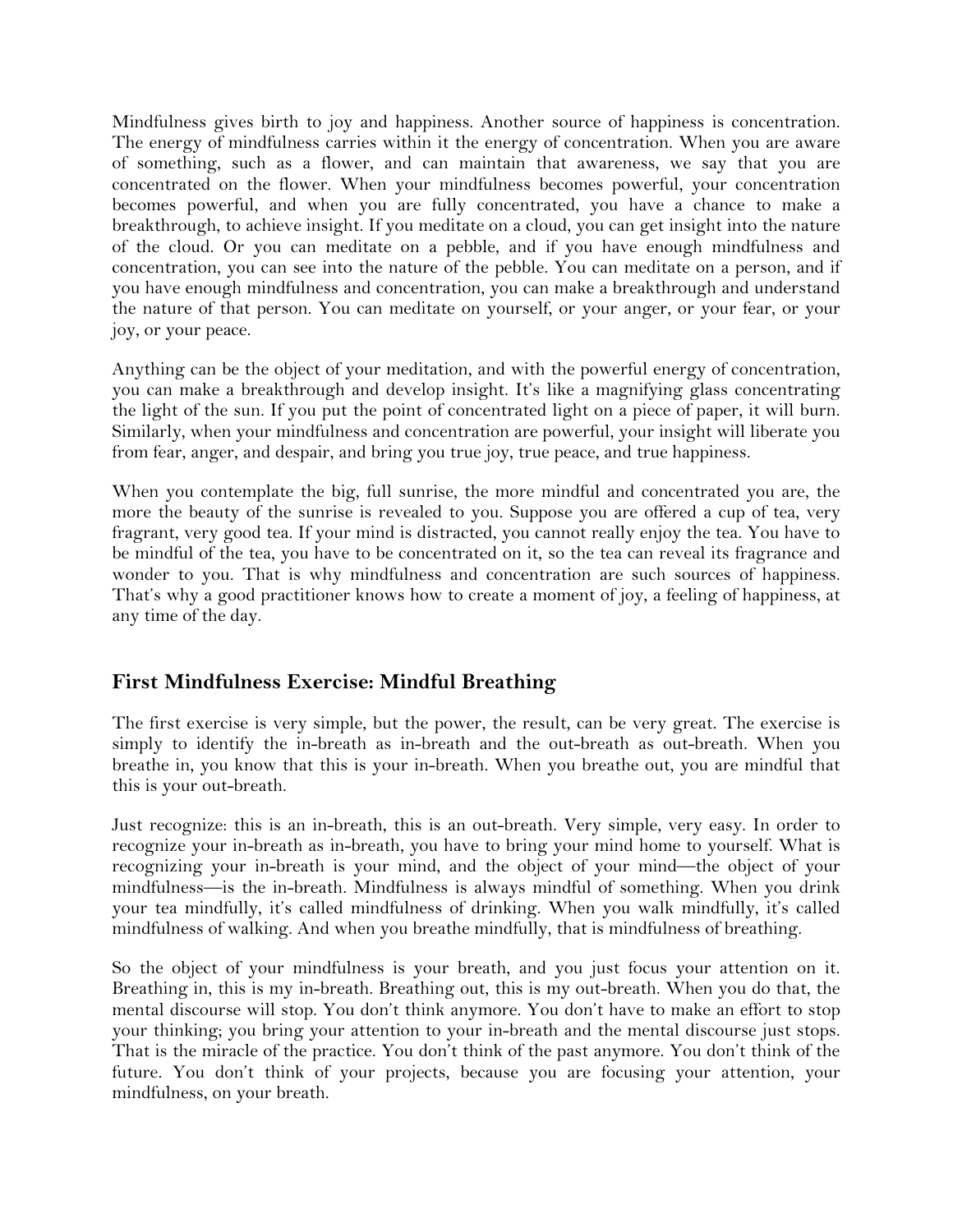It gets even better. You can enjoy your in-breath. The practice can be pleasant, joyful. Someone who is dead cannot take any more in-breaths. But you are alive. You are breathing in, and while breathing in, you know that you are alive. The in-breath can be a celebration of the fact that you are alive, so it can be very joyful. When you are joyful and happy, you don't feel that you have to make any effort at all. I am alive; I am breathing in. To be still alive is a miracle. The greatest of all miracles is to be alive, and when you breathe in, you touch that miracle. Therefore, your breathing can be a celebration of life.

An in-breath may take three, four, five seconds, it depends. That's time to be alive, time to enjoy your breath. You don't have to interfere with your breathing. If your in-breath is short, allow it to be short. If your out-breath is long, let it be long. Don't try to force it. The practice is simple recognition of the in-breath and the out-breath. That is good enough. It will have a powerful effect.

## **Second Mindfulness Exercise: Concentration**

The second exercise is that while you breathe in, you follow your in-breath from the beginning to the end. If your in-breath lasts three or four seconds, then your mindfulness also lasts three or four seconds. Breathing in, I follow my in-breath all the way through. Breathing out, I follow my out-breath all the way through. From the beginning of my out-breath to the end of my out-breath, my mind is *always*with it. Therefore, mindfulness becomes uninterrupted, and the quality of your concentration is improved.

So the second exercise is to follow your in-breath and your out-breath all the way through. Whether they are short or long, it doesn't matter. What is important is that you follow your inbreath from the beginning to the end. Your awareness is sustained. There is no interruption. Suppose you are breathing in, and then you think, "Oh, I forgot to turn off the light in my room." There is an interruption. Just stick to your in-breath all the way through. Then you cultivate your mindfulness and your concentration. You become your in-breath. You become your out-breath. If you continue like that, your breathing will naturally become deeper and slower, more harmonious and peaceful. You don't have to make any effort—it happens naturally.

### **Third Mindfulness Exercise: Awareness of Your Body**

The third exercise is to become aware of your body as you are breathing. "Breathing in, I am aware of my whole body." This takes it one step further.

In the first exercise, you became aware of your in-breath and your out-breath. Because you have now generated the energy of mindfulness through mindful breathing, you can use that energy to recognize your body.

"Breathing in, I am aware of my body. Breathing out, I am aware of my body." I know my body is *there*. This brings the mind wholly back to the body. Mind and body become one reality.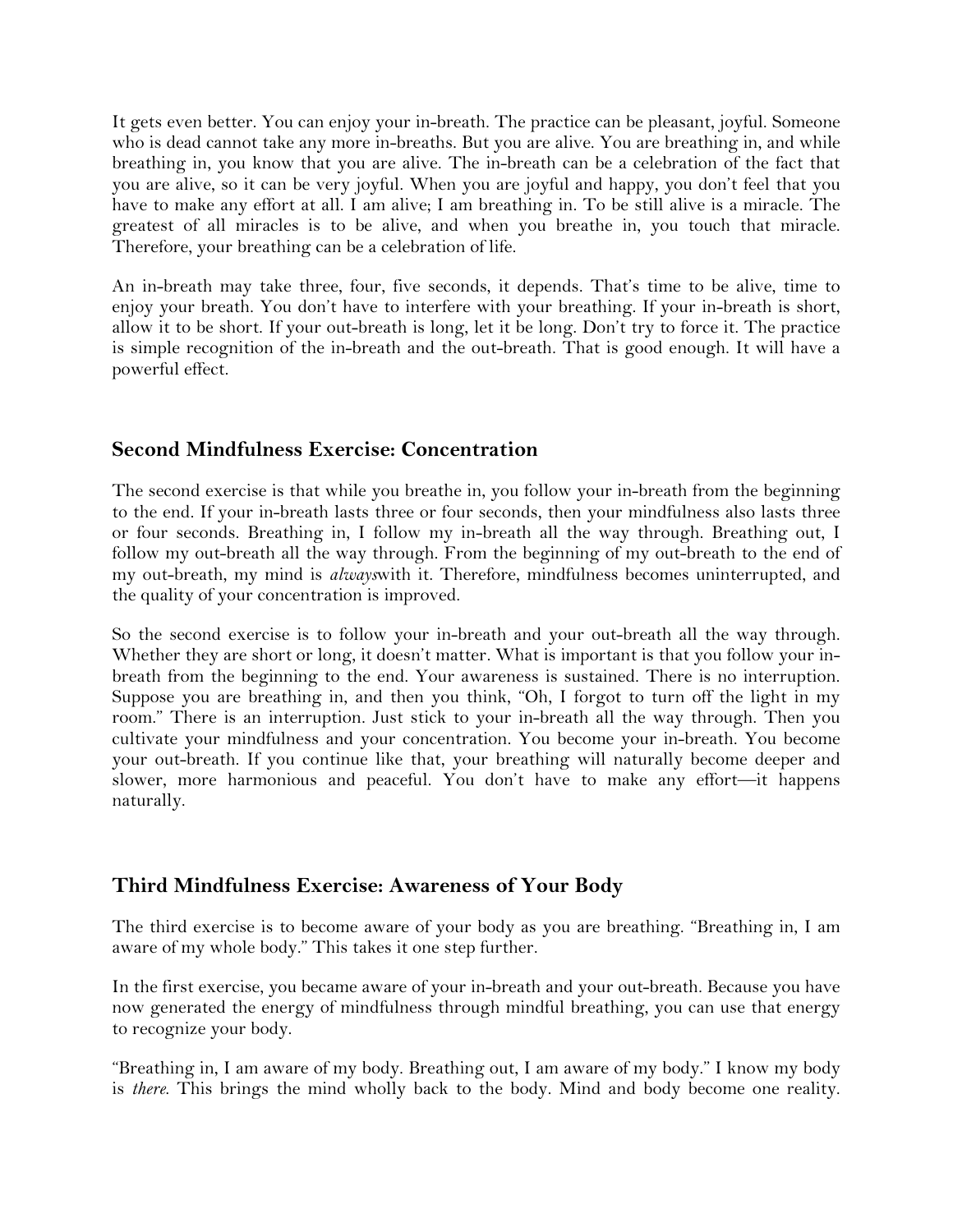When your mind is with your body, you are well-established in the here and the now. You are fully alive. You can be in touch with the wonders of life that are available in yourself and around you.

This exercise is simple, but the effect of the oneness of body and mind is very great. In our daily lives, we are seldom in that situation. Our body is there but our mind is elsewhere. Our mind may be caught in the past or in the future, in regrets, sorrow, fear, or uncertainty, and so our mind is not there. Someone may be present in the house, but he's not really there, his mind is not there. His mind is with the future, with his projects, and he's not there for his children or his spouse. Maybe you could say to him, "Anybody home?" and help him bring his mind back to his body.

So the third exercise is to become aware of your body. "Breathing in, I'm aware of my body." When you practice mindful breathing, the quality of your in-breath and out-breath will be improved. There is more peace and harmony in your breathing, and if you continue to practice like that, the peace and the harmony will penetrate into the body, and the body will profit.

## **Fourth Mindfulness Exercise: Releasing Tension**

The next exercise is to release the tension in the body. When you are truly aware of your body, you notice there is some tension and pain in your body, some stress. The tension and pain have been accumulating for a long time and our bodies suffer, but our mind is not there to help release it. Therefore, it is very important to learn how to release the tension in the body.

In a sitting, lying, or standing position, it's always possible to release the tension. You can practice total relaxation, deep relaxation, in a sitting or lying position. While you are driving your car, you might notice the tension in your body. You are eager to arrive and you don't enjoy the time you spend driving. When you come to a red light, you are eager for the red light to become

a green light so that you can continue. But the red light can be a signal. It can be a reminder that there is tension in you, the stress of wanting to arrive as quickly as possible. If you recognize that, you can make use of the red light. You can sit back and relax—take the ten seconds the light is red to practice mindful breathing and release the tension in the body.

So next time you're stopped at a red light, you might like to sit back and practice the fourth exercise: "Breathing in, I'm aware of my body. Breathing out, I release the tension in my body." Peace is possible at that moment, and it can be practiced many times a day—in the workplace, while you are driving, while you are cooking, while you are doing the dishes, while you are watering the vegetable garden. It is always possible to practice releasing the tension in yourself.